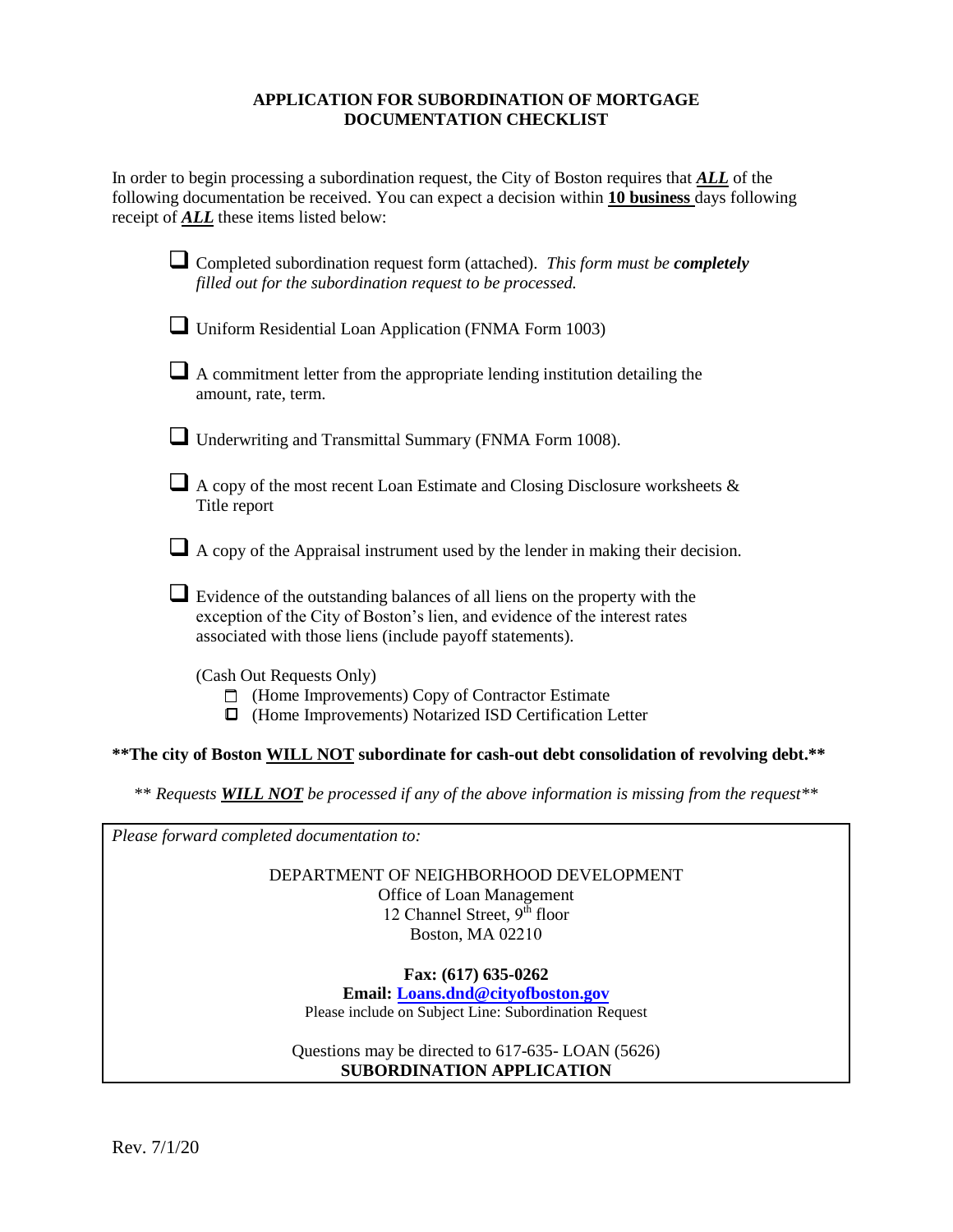## **APPLICATION FOR SUBORDINATION**

٦

|                                           | Day Phone: $\frac{1}{\sqrt{1-\frac{1}{2}}}\left[\frac{1}{2}\right]$                                            |                       |                          |  |
|-------------------------------------------|----------------------------------------------------------------------------------------------------------------|-----------------------|--------------------------|--|
| City's Mortgage Amount:                   |                                                                                                                |                       |                          |  |
|                                           |                                                                                                                |                       |                          |  |
|                                           |                                                                                                                |                       |                          |  |
| Please provide the following information: |                                                                                                                |                       |                          |  |
|                                           | 1 <sup>st</sup> Mortgage Amount: ______________ Outstanding Balance: ______________ Interest Rate: ___________ |                       |                          |  |
|                                           | 2 <sup>nd</sup> Mortgage Amount: _______________ Outstanding Balance: ______________ Interest Rate: __________ |                       |                          |  |
|                                           | 3 <sup>rd</sup> Mortgage Amount: _______________ Outstanding Balance: ______________ Interest Rate: __________ |                       |                          |  |
|                                           |                                                                                                                |                       |                          |  |
| <b>New Loan Information</b>               |                                                                                                                |                       |                          |  |
|                                           | Terms: __________________________ Interest Rate: ________________________________                              |                       |                          |  |
|                                           |                                                                                                                |                       |                          |  |
|                                           | If you are applying for a home equity/improvement loan, please provide the following information:              |                       |                          |  |
|                                           | Amount applied for: _______________________________ Interest rate, terms, cap.: ______________________________ |                       |                          |  |
|                                           |                                                                                                                |                       |                          |  |
|                                           |                                                                                                                |                       |                          |  |
|                                           |                                                                                                                |                       |                          |  |
|                                           | The following mortgage(s) will be superior to the City's mortgage after subordination:                         |                       |                          |  |
|                                           |                                                                                                                |                       |                          |  |
|                                           |                                                                                                                |                       |                          |  |
|                                           | Closing Attorney and/ or Paralegal for Lender: Phone #:                                                        |                       |                          |  |
|                                           |                                                                                                                |                       |                          |  |
|                                           |                                                                                                                |                       |                          |  |
|                                           |                                                                                                                | Borrower Printed Name | Date                     |  |
|                                           |                                                                                                                |                       |                          |  |
|                                           |                                                                                                                |                       | $\overline{\text{Date}}$ |  |

 $\mathbf{r}$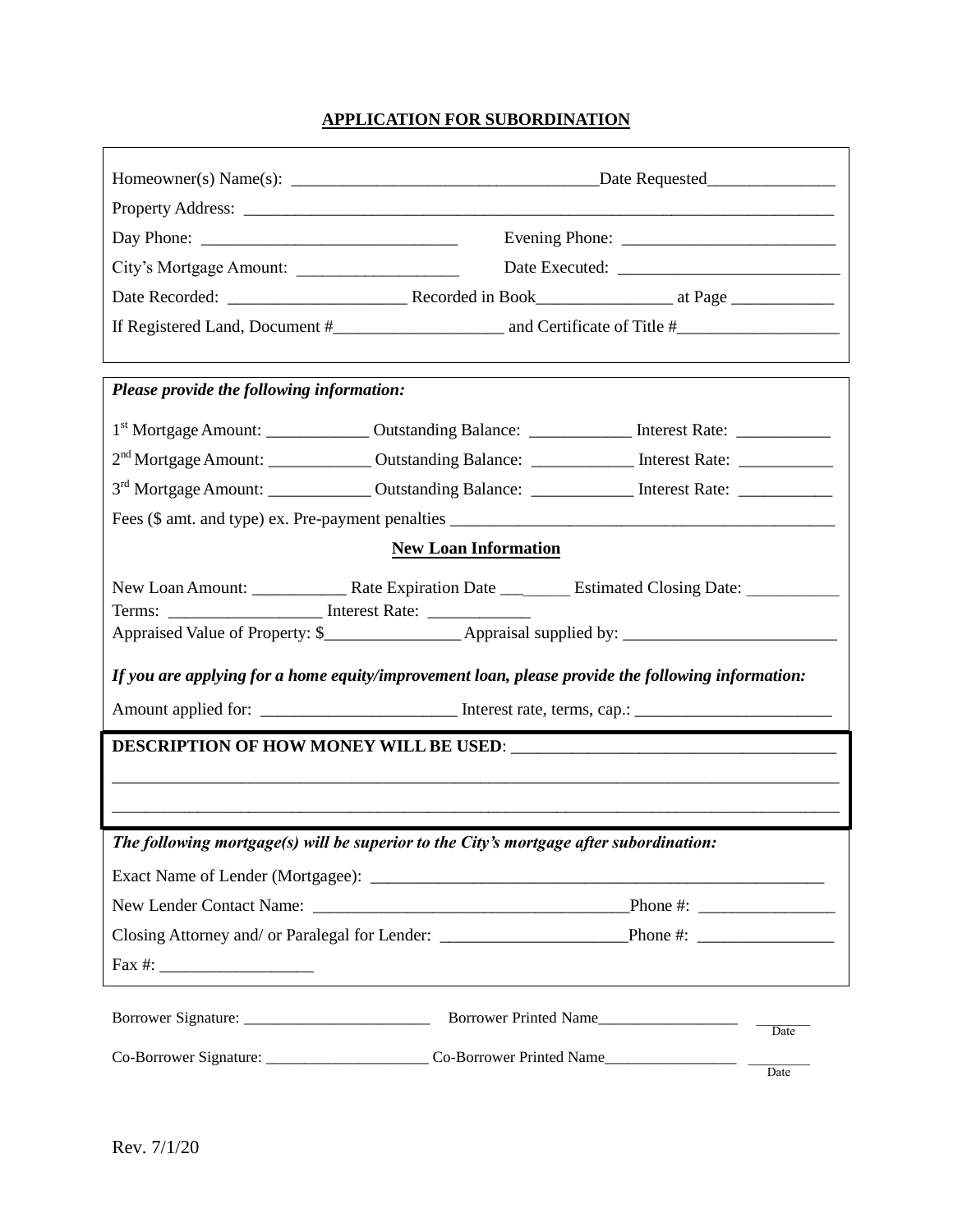*The Department reviews requests for subordination on an individual basis. There is no guarantee that requests for subordination will be granted—please check the Terms and Conditions of your loan.* (NOTE: Additional documents may be required.)

# *DEPARTMENT OF NEIGHBORHOOD DEVELOPMENT SUBORDINATION POLICIES & PROCEDURES*

### *\*\*\*IN ORDER TO AVOID EXTENSION FEES AND OTHER CHARGES, OR LOSE YOUR RATE, IT IS RECOMMENDED THAT NO LOAN CLOSINGS BE SCHEDULED UNTIL YOU RECEIVE YOUR SUBORDINATION AGREEMENT\*\*\**

*Please be advised that under the terms and conditions of the City of Boston, Subordinations may be allowed in very limited situations.* 

## **SUBORDINATION POLICY**

### **Policy Statement**

The City of Boston is not legally required to agree to subordinate its mortgage to any new financing proposals. However, upon written request, the City may consider the subordination of its mortgage(s) for refinancing proposals that will not seriously impact the affordability of the property or security of the public investment. **\*\*The city of Boston WILL NOT subordinate for cash-out debt consolidation of revolving debt.\*\*** 

## **Policy**

Single Family Properties (1-4 family, owner occupied)

For those City mortgages without subordination clauses, the policy to grant subordinations is based on the following criteria:

- 1. Receipt of a completed Application for Subordination.
- 2. The total mortgage debt, including the City's mortgage, does not exceed 85% of the appraised value of the property.
- 3. Lenders must show a reasonable belief that the borrower has the ability to repay the loan before the lender can make it. The ability to pay back the loan is defined as: the borrower's scheduled monthly payments, including principal, interest, taxes, insurance and assessments, combined with the scheduled payments for all other debt, do not exceed 50% of the borrower's monthly gross income.
- 4. Lenders may not include financing of excessive points and fees.
- 5. It is the general policy of the City of Boston to not subordinate our loans or liens for the purposes of Cash Out unless there are extenuating circumstances. For example emergency home repairs, medical expenses or other unexpected expenses . If your Application for Subordination includes a Cash Out mortgage the processing time for your application falls under exception processing and may take up to 21 business days to complete.
- 6. Loan must be a Fixed Rate Mortgage (FRM); Adjustable Rate Mortgages (ARM) are not eligible for Subordination.

7.